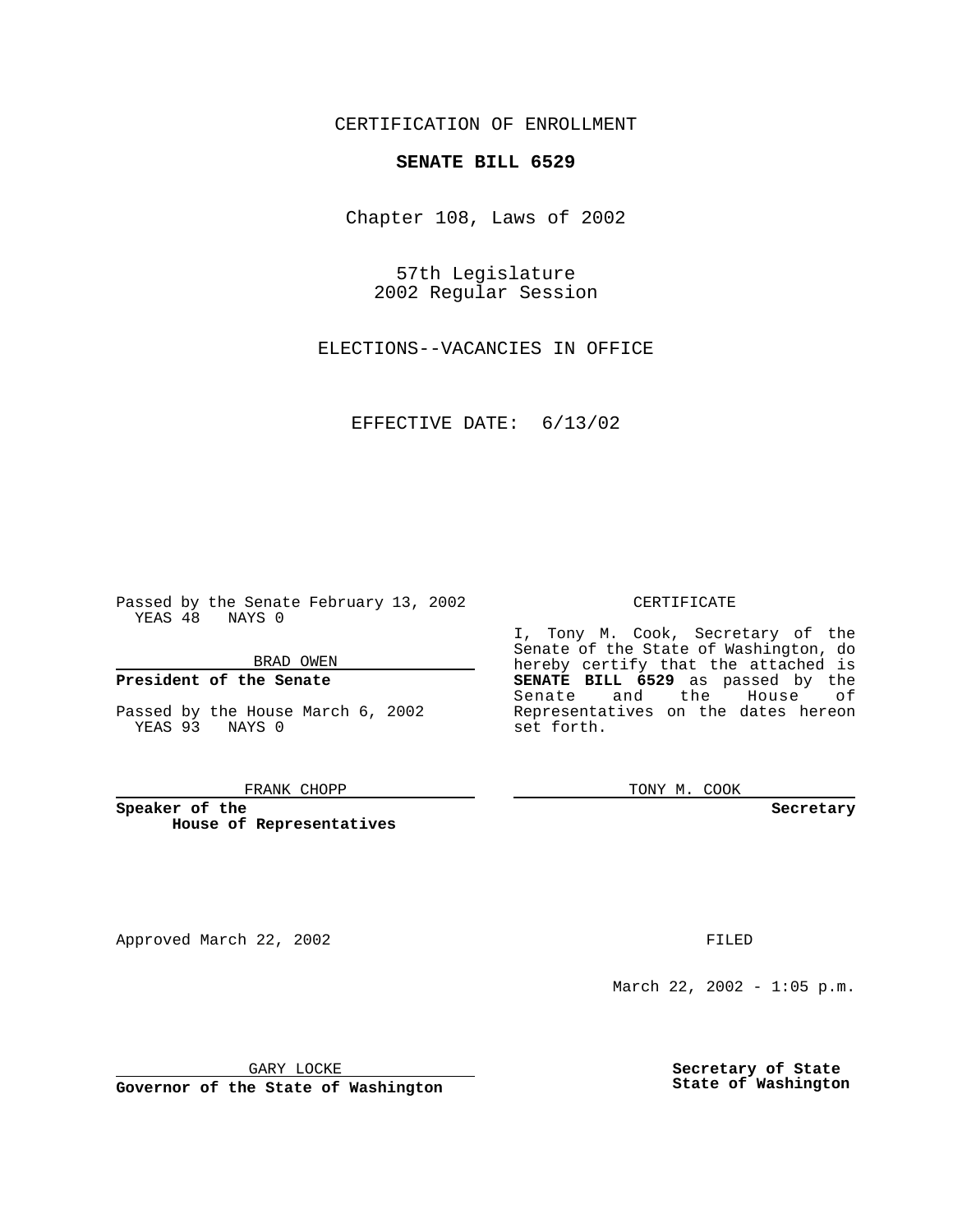# **SENATE BILL 6529** \_\_\_\_\_\_\_\_\_\_\_\_\_\_\_\_\_\_\_\_\_\_\_\_\_\_\_\_\_\_\_\_\_\_\_\_\_\_\_\_\_\_\_\_\_\_\_

\_\_\_\_\_\_\_\_\_\_\_\_\_\_\_\_\_\_\_\_\_\_\_\_\_\_\_\_\_\_\_\_\_\_\_\_\_\_\_\_\_\_\_\_\_\_\_

Passed Legislature - 2002 Regular Session

**State of Washington 57th Legislature 2002 Regular Session**

**By** Senators Gardner and Haugen

Read first time 01/21/2002. Referred to Committee on State & Local Government.

1 AN ACT Relating to holding or lapsing elections due to vacancies in 2 public office; and amending RCW 29.15.190 and 42.12.040.

3 BE IT ENACTED BY THE LEGISLATURE OF THE STATE OF WASHINGTON:

4 **Sec. 1.** RCW 29.15.190 and 1975-'76 2nd ex.s. c 120 s 12 are each 5 amended to read as follows:

6 A scheduled election shall be lapsed, the office deemed stricken 7 from the ballot, no purported write-in votes counted, and no candidate 8 certified as elected, when:

9 (1) In an election for judge of the supreme court or superintendent 10 of public instruction, a void in candidacy occurs on or after the 11 ((fourth)) sixth Tuesday prior to a primary, public filings and the 12 primary being an indispensable phase of the election process for such 13 offices;

 (2) Except as otherwise specified in RCW 29.15.180, as now or hereafter amended, a nominee for judge of the superior court entitled to a certificate of election pursuant to Article 4, section 29, Amendment 41 of the state Constitution dies or is disqualified on or 18 after the ((fourth)) sixth Tuesday prior to a primary;